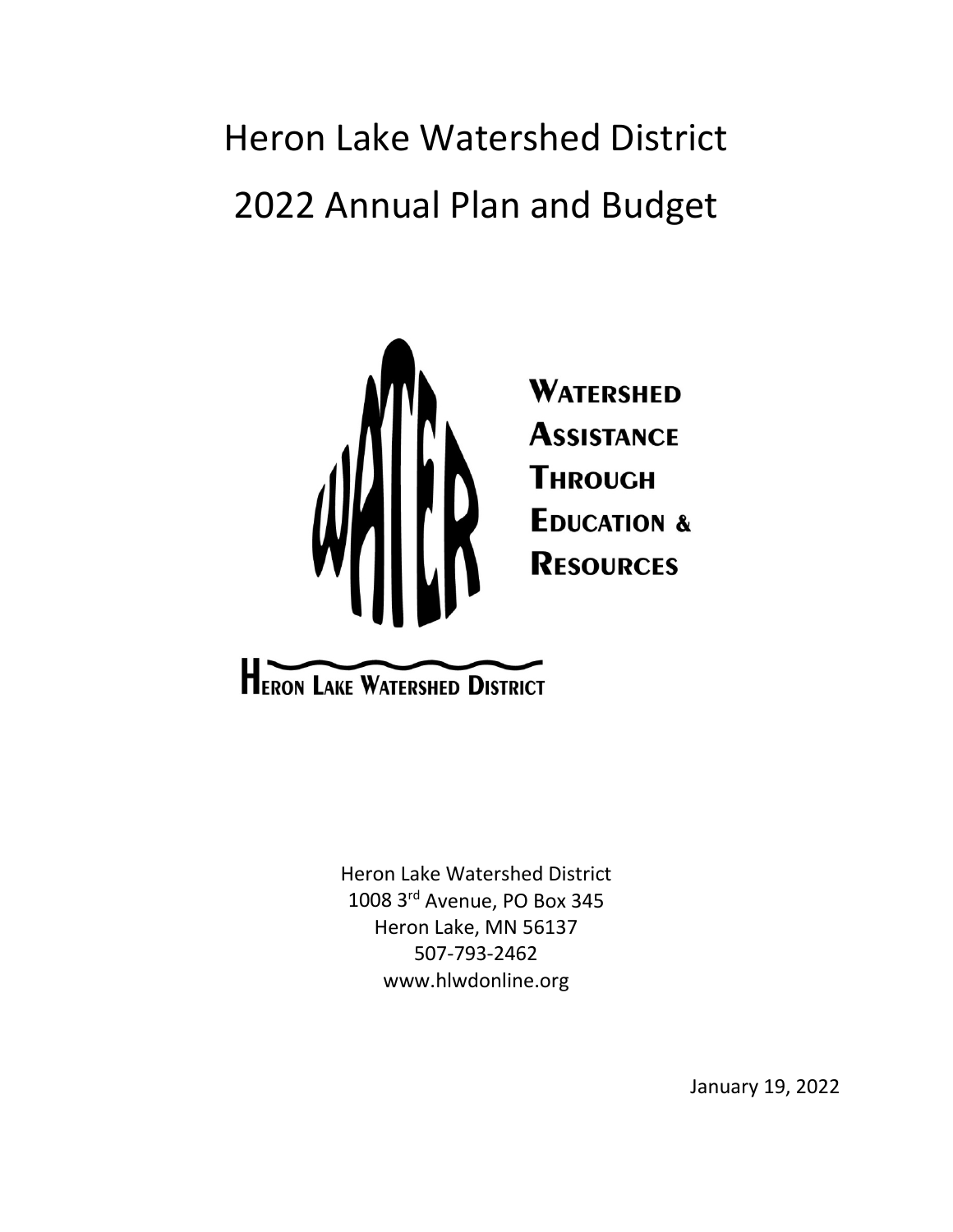# **Heron Lake Watershed District 2022 Annual Plan**

# **WATER QUALITY IMPROVEMENT PROGRAM**

### SURFACE WATER MONITORING

The Heron Lake Watershed District (HLWD) Watershed Management Plan (WMP) described the estimated annual surface water monitoring efforts, contingent upon adequate funding, as:

- Collecting water samples on Jack Creek, Okabena Creek, and the Heron Lake Outlet
- Collecting water samples on the Graham Lakes, Fulda Lakes, and Heron Lakes
- Analyzing water samples for total suspended solids, total phosphorus, orthophosphorus, ammonia nitrogen, nitrate-nitrite, total Kjeldahl nitrogen, E. coli, chlorophyll A, conductivity, dissolved oxygen, temperature, and pH.

Anticipated 2022 Activities:

- Collect 20 stream samples on Jack Creek, Okabena Creek, and the Heron Lake Outlet
- Submit data to Minnesota Valley Testing Laboratories for analysis
- Analyze stream samples for total suspended solids, total phosphorus, orthophosphorus, ammonia nitrogen, nitrate-nitrite, total Kjeldahl nitrogen, E. Coli, dissolved oxygen, conductivity, pH, and temperature
- Compile data and submit to Minnesota Pollution Control Agency
- HLWD Staff Wages and Benefits

## BEST MANAGEMENT PRACTICES (BMP) IMPLEMENTATION

The HLWD WMP described the estimated annual projects, contingent upon adequate funding, as:

- Filter strips 200 acres
- Grassed waterways 3 projects
- Terraces 10 terraces
- Shoreline restoration 1 project
- Rain gardens 1 project
- Septic systems 20 systems
- Well sealing 5 projects
- Stream restoration 2 projects
- Cover crop establishment 200 acres

Anticipated 2022 Activities:

- Streambank stabilization  $-1$
- Cover crop side by side trials-4 counties
- Clean Water Partnership low interest loans for septic system replacements 5
- Cottonwood, Jackson, and Heron Lake Pollinator Partnership
- Des Moines River Watershed One Watershed, One Plan
- HLWD Staff Wages and Benefits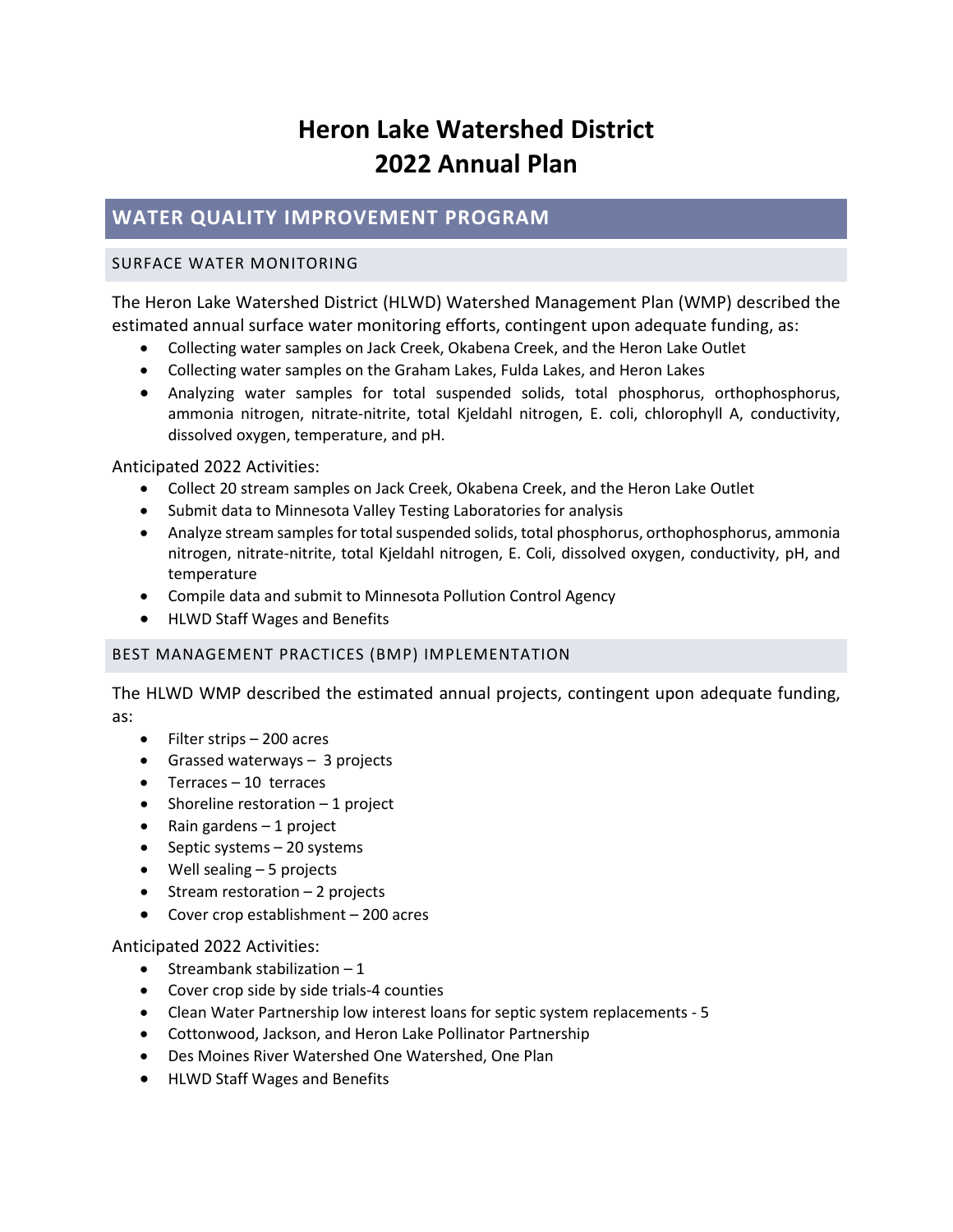### IMPAIRED WATERS AND TOTAL MAXIMUM DAILY LOAD

The HLWD WMP described the estimated annual efforts, contingent upon adequate funding, as:

- Monthly assistance for partners during project design and installation during the field season
- Monthly assistance for partners for education efforts as needed
- Two grant applications
- Twelve monthly project updates

### Anticipated 2022 Activities:

- Watershed Restoration and Protection Strategies Report review
- HLWD Staff Wages and Benefits

# **REGULATORY AND PERMIT PROGRAM**

### PERMITS AND NOTIFICATION

The HLWD WMP described the estimated annual aspects of the regulatory program, contingent upon adequate funding, as:

- Permits 5
- Notifications 75

Anticipated 2022 Activities:

- Permits 5
- Notifications 12
- HLWD Staff Wages and Benefits

# **FLOOD DAMAGE REDUCTION PROGRAM**

## FLOOD DAMAGE REDUCTION PROGRAM

The HLWD WMP described the estimated annual projects, contingent upon adequate funding, as:

- Wetland restorations 10 acres
- Alternative tile intakes 10 intakes
- Sediment basins 2 projects

#### Anticipated 2022 Activities:

- Heron Lake Area Conservation Partnership easement and fee title acquisition
- HLWD Conservation Technician wages and benefits

# **PUBLIC DRAINAGE SYSTEM MANAGEMENT PROGRAM**

#### PUBLIC DRAINAGE SYSTEM MANAGEMENT PROGRAM

The HLWD WMP described the estimated annual details of the Public Drainage System Management Program, contingent upon adequate funding, as: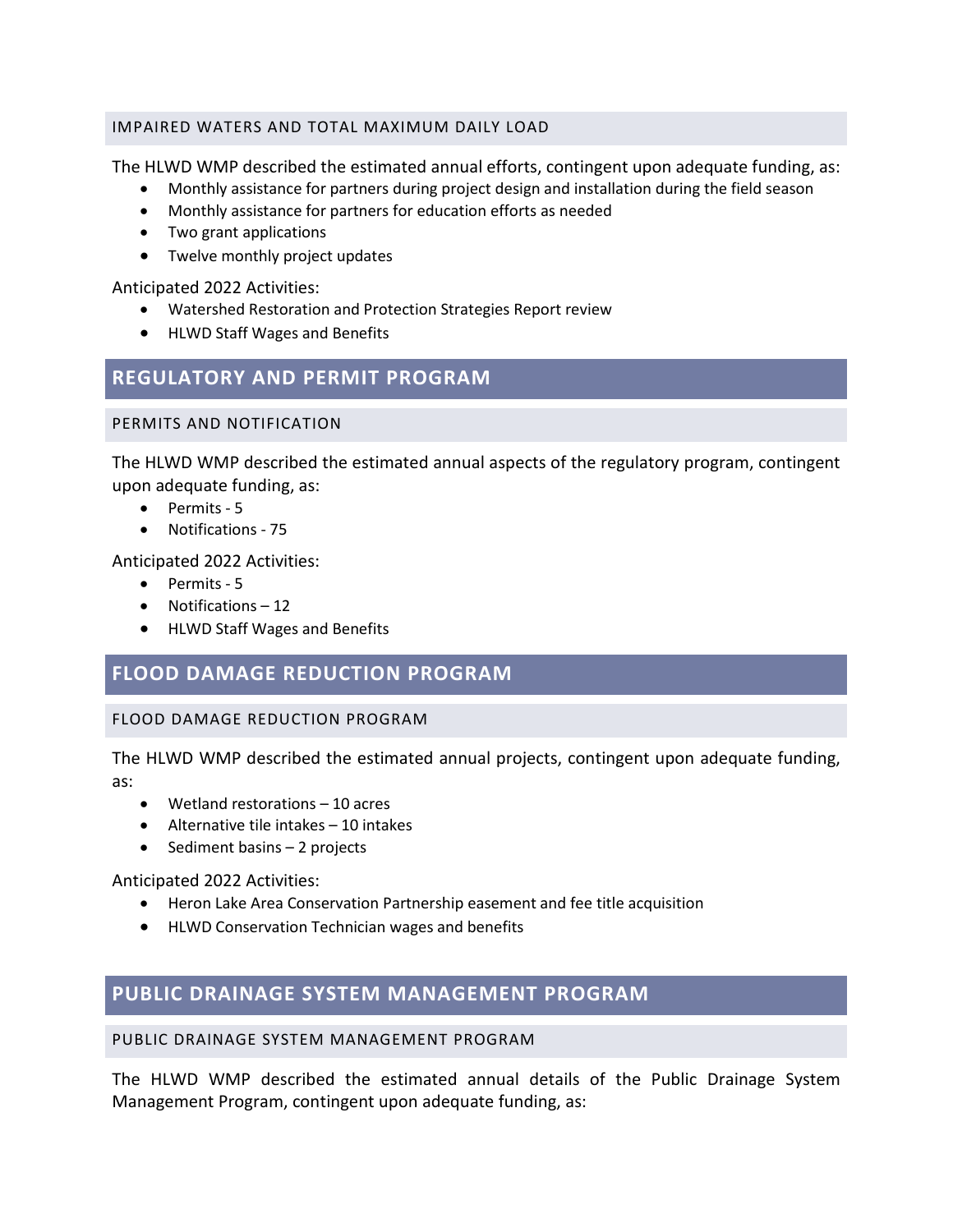- Work with county drainage authorities, county engineers, and watershed landowners to:
	- o Identify water quality improvement and water storage capacity projects within drainage systems
	- o Develop project
	- o Research project funding

#### Anticipated 2022 Activities:

- Continued efforts as required through Minnesota Statutes 103D and 103E for the following drainage systems:
	- o Jackson County JD 14 Improvement
	- o Jackson County JD 3 Improvement
	- o Jackson County JD 36 Improvement
	- o HLWD Project 2 Improvement
- Implement Clean Water Fund Grants for JD 3
- HLWD Staff Wages and Benefits
- o HLWD Projects 4 and 84-4A Reestablishment of Records
- o HLWD Project 6 Redetermination of Benefits

# **CAPITAL IMPROVEMENT PROJECTS**

The HLWD WMP described the estimated annual details of implementing capital improvement projects, contingent upon adequate funding, as:

- Project identification/location
- Landowner contact
- Preliminary engineering / feasibility studies
- Research project funding
- Project construction

## Anticipated 2022 Activities:

- Update HLWD WMP to include Capital Improvement Projects
- HLWD Staff Wages and Benefits

# **PROGRAMS**

#### GENERAL OPERATIONS

The HLWD WMP described the estimated annual general operations as:

- Monthly lease payment
- Monthly office expenses
- Legal fees
- Annual audit
- HLWD Board of Managers per diem
- HLWD Staff Wages and Benefits

Anticipated 2022 Activities:

- Continued implementation of the above-listed items
- HLWD Staff Wages and Benefits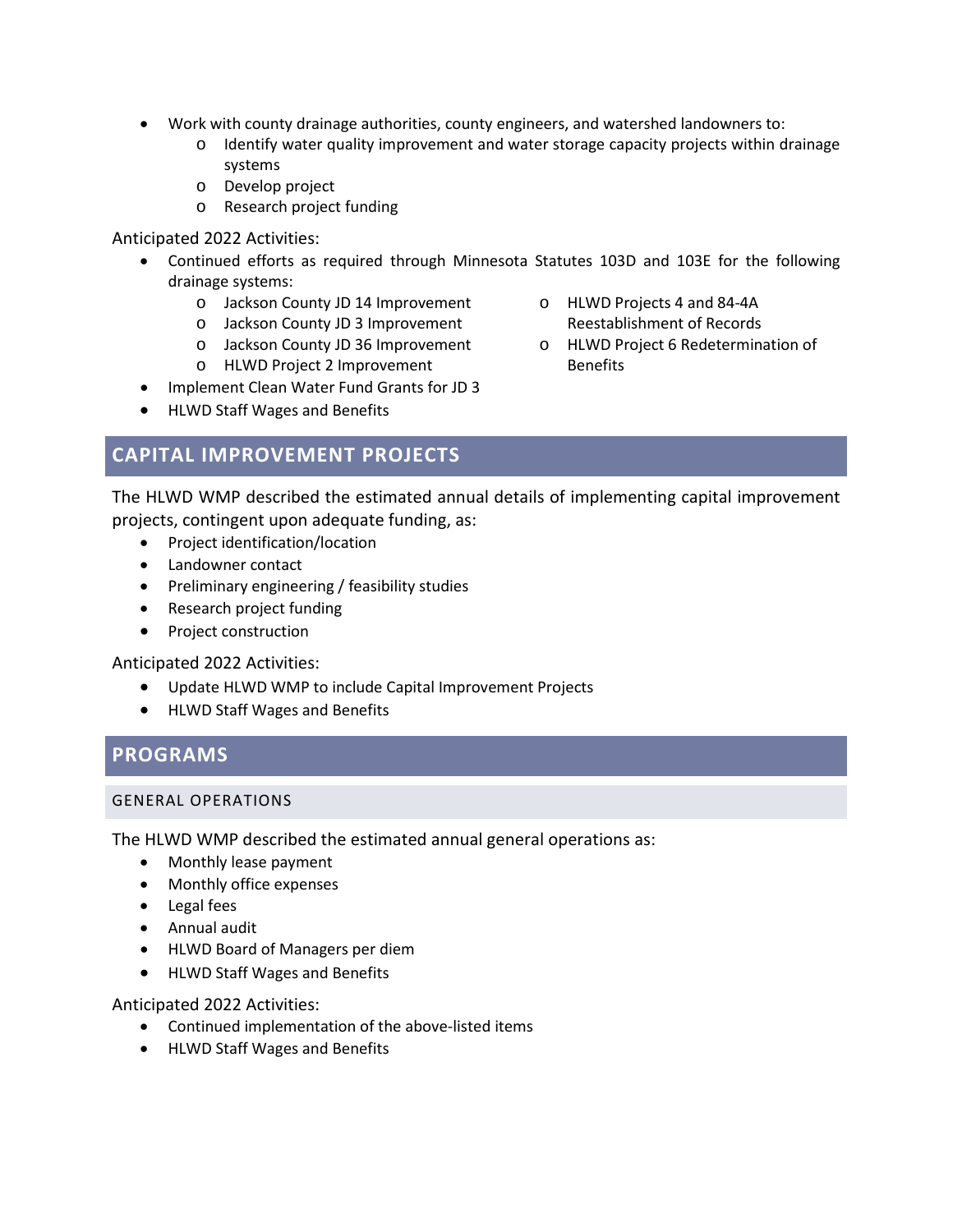## EDUCATION

The HLWD WMP described the estimated annual education efforts, contingent upon adequate funding, resident interest, pertinent topic and speaker availability, as:

- Two workshops
- One tour
- Twelve monthly newsletters
- One annual report

## Anticipated 2022 Activities:

- Website
- Annual newsletter, with quarterly email newsletters
- Regular reports to local and state agencies
- Regular meetings with HLWD Advisory Committee
- Reporting as required in grant work plans
- HLWD Staff Wages and Benefits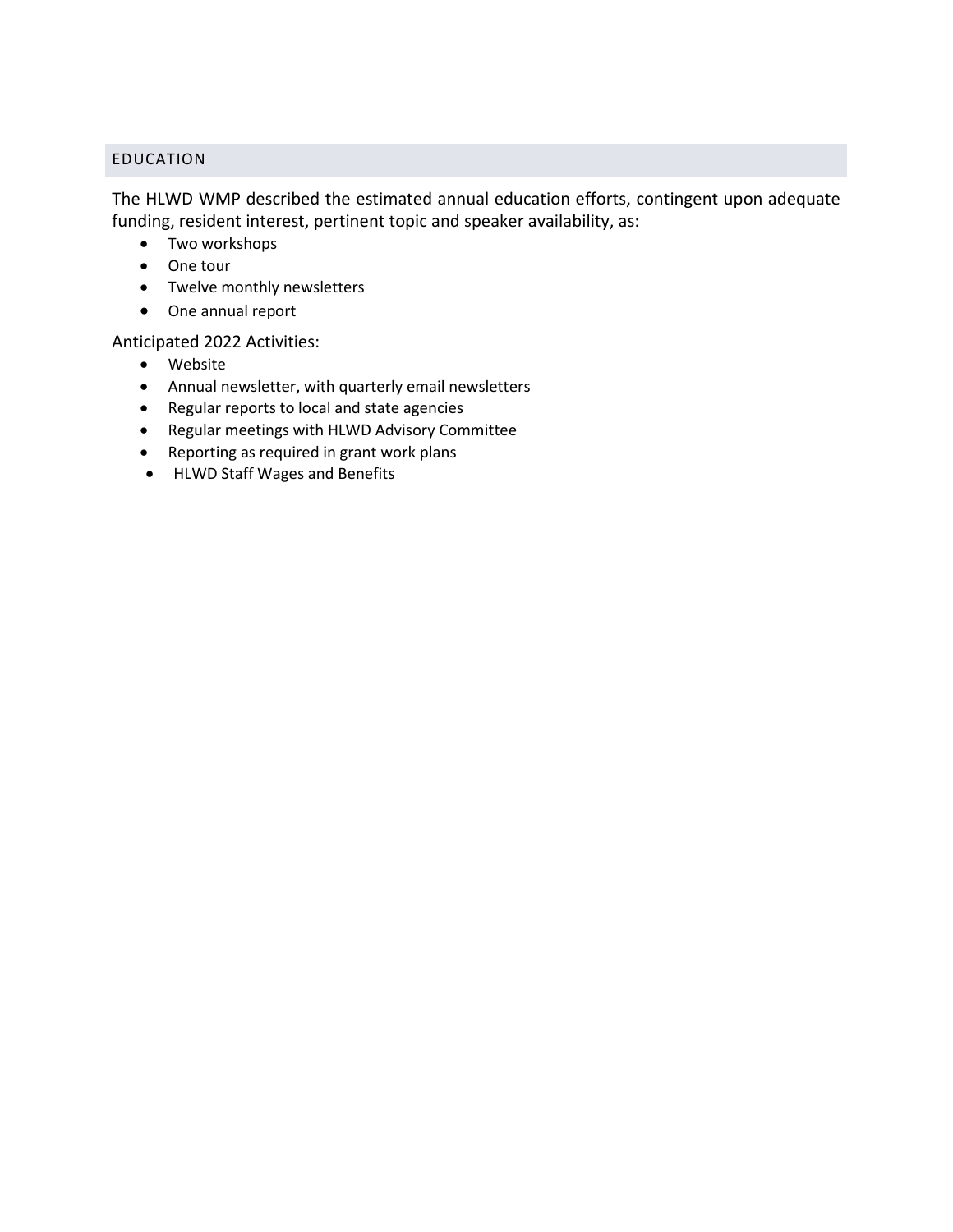# **Heron Lake Watershed District 2022 Annual Budget – General Operating Levy**

|                                                        | <b>General Operating Levy</b><br>& Reserve Funds - 2022 |                          |  |  |  |  |
|--------------------------------------------------------|---------------------------------------------------------|--------------------------|--|--|--|--|
| <b>WATER QUALITY IMPROVEMENT PROGRAM*</b>              |                                                         |                          |  |  |  |  |
| <b>BMP Implementation Program</b>                      |                                                         |                          |  |  |  |  |
| BMP Cost-Share and Monitoring Program**                | \$                                                      |                          |  |  |  |  |
| Engineering                                            | \$                                                      |                          |  |  |  |  |
| Travel                                                 | \$                                                      | 4,000.00                 |  |  |  |  |
| Vehicle Expense                                        | \$                                                      | 2,000.00                 |  |  |  |  |
| Reinvest In Minnesota Easement                         | $\overline{\xi}$                                        |                          |  |  |  |  |
| CWP Low Interest Loan Program                          |                                                         |                          |  |  |  |  |
| South Heron Lake TMDL Implementation EPA 319           |                                                         |                          |  |  |  |  |
| South Heron Lake TMDL Implementation Phase 2           |                                                         | See 2022                 |  |  |  |  |
| South Heron Lake TMDL Implementation Phase 3           |                                                         | <b>Grant Information</b> |  |  |  |  |
| Cottonwood, Jackson, Heron Lake Pollinator Partnership |                                                         |                          |  |  |  |  |
| Heron Lake Area Conservation Partnership               |                                                         |                          |  |  |  |  |
| County Assessment/Maintenance Fee                      | \$                                                      |                          |  |  |  |  |
| Watershed Management Plan Update                       | $\overline{\xi}$                                        |                          |  |  |  |  |
| <b>HLWD Staff</b>                                      | $\overline{\boldsymbol{\xi}}$                           | 30,933.49                |  |  |  |  |
| Subtotal                                               |                                                         | 36,933.49                |  |  |  |  |
| <b>Surface Water Monitoring**</b>                      |                                                         |                          |  |  |  |  |
| Monitoring Program - DNR Contract                      | \$                                                      | 11,380.00                |  |  |  |  |
| Shipping and Ice                                       | $\overline{\boldsymbol{\zeta}}$                         | 500.00                   |  |  |  |  |
| Sample Analysis                                        | \$                                                      | 9,800.00                 |  |  |  |  |
| <b>Supplies</b>                                        | $\overline{\xi}$                                        |                          |  |  |  |  |
| <b>HLWD Staff</b>                                      | $\overline{\boldsymbol{\xi}}$                           | 11,274.74                |  |  |  |  |
| Subtotal                                               | \$                                                      | 32,954.74                |  |  |  |  |
| <b>Impaired Waters and TMDL</b>                        |                                                         |                          |  |  |  |  |
| <b>HLWD Staff</b>                                      | \$                                                      | 878.08                   |  |  |  |  |
| Subtotal                                               | $\overline{\mathsf{S}}$                                 | 878.08                   |  |  |  |  |
| <b>Flood Damage Reduction Program</b>                  |                                                         |                          |  |  |  |  |
| <b>HLWD Staff</b>                                      | \$                                                      |                          |  |  |  |  |
| Subtotal                                               | $\overline{\boldsymbol{\xi}}$                           |                          |  |  |  |  |
| <b>Regulatory and Permits</b>                          |                                                         |                          |  |  |  |  |
| <b>HLWD Staff</b>                                      | \$                                                      | 704.67                   |  |  |  |  |
| Subtotal                                               | \$                                                      | 704.67                   |  |  |  |  |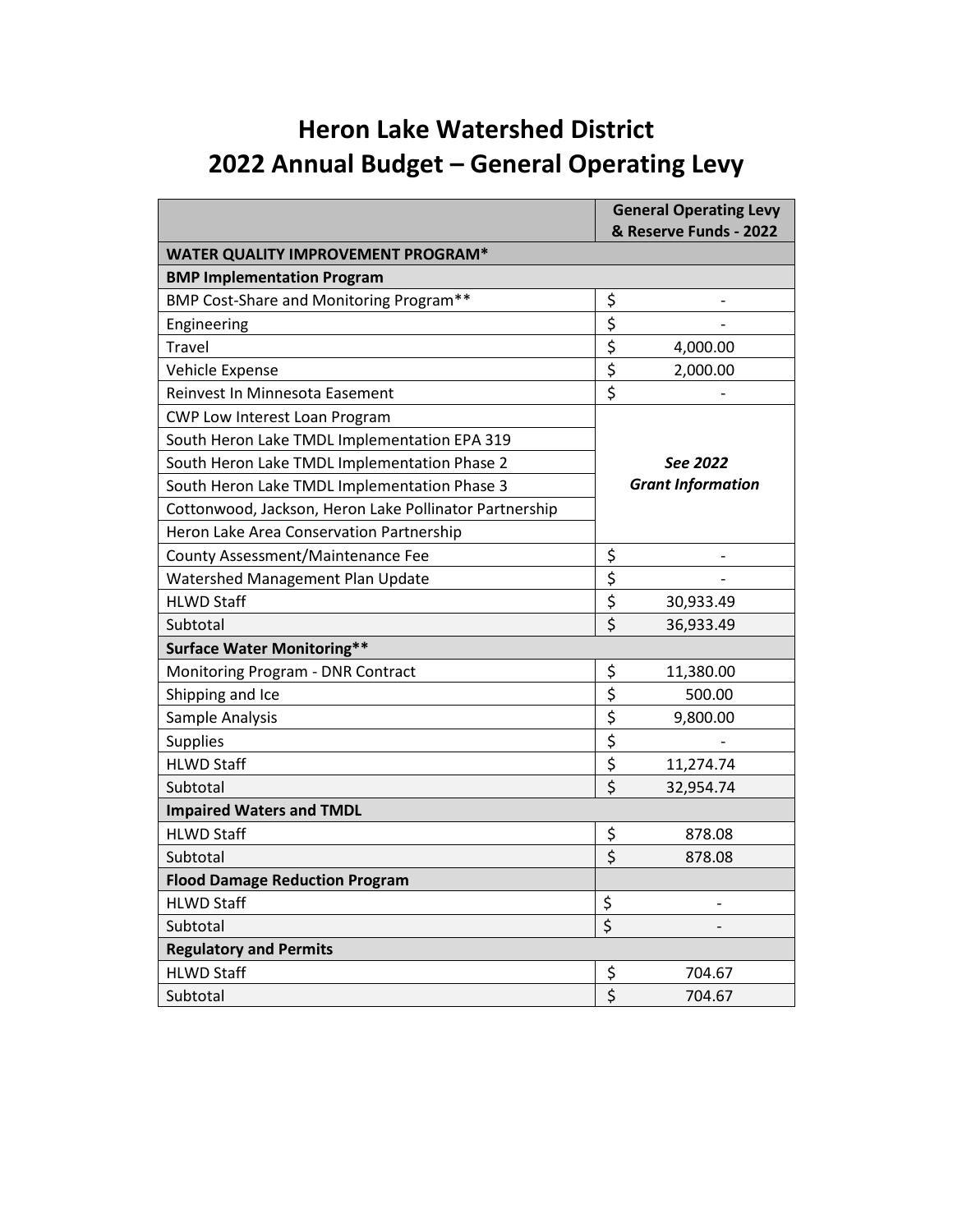| <b>Public Drainage System Management</b>                 |                                 |            |  |  |  |
|----------------------------------------------------------|---------------------------------|------------|--|--|--|
| Jackson County Ditch #3                                  | \$                              |            |  |  |  |
| Jackson County JD #3                                     | \$                              |            |  |  |  |
| Jackson County JD #14                                    | \$                              |            |  |  |  |
| Jackson County JD #19                                    | \$                              |            |  |  |  |
| Jackson County JD #30                                    | $\overline{\boldsymbol{\zeta}}$ |            |  |  |  |
| Jackson County JD #36                                    | $\overline{\xi}$                | -          |  |  |  |
| <b>HLWD Project 2</b>                                    | $\overline{\boldsymbol{\xi}}$   |            |  |  |  |
| <b>HLWD Project 4</b>                                    | \$                              |            |  |  |  |
| <b>HLWD Project 6</b>                                    | \$                              |            |  |  |  |
| HLWD Project 84-4A                                       | \$                              |            |  |  |  |
| <b>HLWD Staff</b>                                        | \$                              | 15,805.40  |  |  |  |
| Subtotal                                                 | \$                              | 15,805.40  |  |  |  |
| Capital Improvement Projects (Water Management District) |                                 |            |  |  |  |
| <b>HLWD Staff</b>                                        | \$                              |            |  |  |  |
| Subtotal                                                 | \$                              |            |  |  |  |
| <b>IMPLEMENTATION PROGRAM</b>                            |                                 |            |  |  |  |
| <b>General Operations</b>                                |                                 |            |  |  |  |
| Advertising/Notices                                      | \$                              | 200.00     |  |  |  |
| Dues***                                                  | \$                              | 6,030.00   |  |  |  |
| Insurance                                                | \$                              |            |  |  |  |
| Lease Payment                                            | \$                              | 6,600.00   |  |  |  |
| <b>Legal Fees</b>                                        | \$                              | 3,517.61   |  |  |  |
| Miscellaneous                                            | $\overline{\xi}$                |            |  |  |  |
| <b>Office Supplies</b>                                   | \$                              | 2,500.00   |  |  |  |
| Postage                                                  | \$                              | 800.00     |  |  |  |
| <b>Professional Services</b>                             | \$                              | 5,100.00   |  |  |  |
| Telephone                                                | $\overline{\xi}$                | 1,400.00   |  |  |  |
| <b>Board of Managers</b>                                 | \$                              | 16,147.50  |  |  |  |
| <b>HLWD Staff</b>                                        | \$                              | 19,848.97  |  |  |  |
| Subtotal                                                 | \$                              | 62,144.08  |  |  |  |
| <b>Education</b>                                         |                                 |            |  |  |  |
| <b>Annual Report</b>                                     | \$                              | 1,700.00   |  |  |  |
| Conferences                                              | \$                              | 8,000.00   |  |  |  |
| <b>Annual Newsletter</b>                                 | \$                              | 1,500.00   |  |  |  |
| Website                                                  | $\overline{\boldsymbol{\zeta}}$ | 250.00     |  |  |  |
| MDA Soil Temperature & Moisture                          | $\overline{\xi}$                |            |  |  |  |
| <b>HLWD Cover Crop Research Plots</b>                    | $\overline{\xi}$                | 7,000.00   |  |  |  |
| PEBC Tour/Education Event                                | \$                              |            |  |  |  |
| <b>HLWD Staff</b>                                        | \$                              | 82,129.54  |  |  |  |
| Subtotal                                                 | \$                              | 100,579.54 |  |  |  |
| <b>TOTAL</b>                                             | \$                              | 250,000.00 |  |  |  |